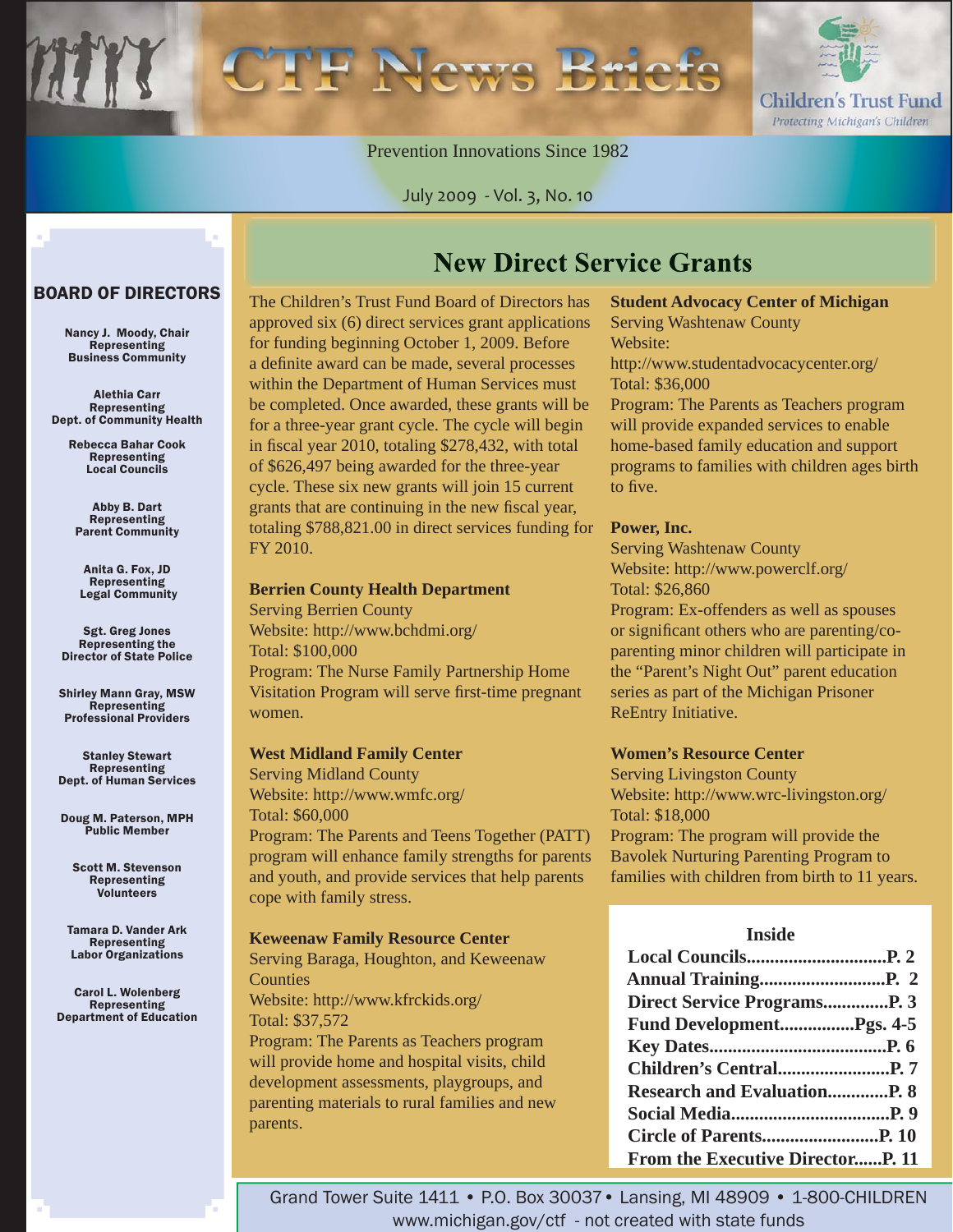# *Local Council Coordinator* **Three-Year Application Renewal**

Emily is now in the process of reviewing submitted threeyear application renewals. Once the reports are approved by CTF, they will then be sent to DHS for processing. Thanks to all the councils for their hard work in this process.

### **Third Quarter Reporting**

Third quarter Expense, Program Register, and Activity Reports are due on July 20. A reminder that the Program Register Report provides the "numbers" data to mirror what is reported in a narrative form in the Activity Report. Make sure that those two reports contain parallel and comparable information. Also, be sure to include all cash and in-kind donation dollar amounts on the Expense Report which contribute toward the 50% match requirement. Please note that all three reports must be submitted and approved prior to submitting any expenses to DHS.

*Emily Schuster-Wachsberger*

### **Upcoming Local Council Work Group Meetings**

Please note that the meetings will continue to occur the first Thursday of each month, except there is no July meeting.

July - No meeting August 6 @ 10:00 a.m. September 3 @ 10:00 a.m. October 1 @ 10:00 a.m. November 5 @ 10:00 a.m. December 3 @ 10:00 a.m.

### **2009 Annual Training**

CTF is excited to bring you details of the 2009 annual training! The training will be held on November 12 and 13 at the Kellogg Center in East Lansing. This year's training will coincide with the innovative MSU conference "Consumer Culture and the Ethical Treatment of Children: Theory, Research and Practice." This conference will present sessions on the latest research being conducted by acclaimed U.S. and international specialists and academics. Topics being considered include the effects of television violence on behavior and food advertising's impact on childhood obesity. The CTF training will also feature workshops on fundraising, sustainability, protective factors, program models, evaluation, and more.

CTF encourages grantees to attend both days of training (at a minimum all CTF grantees are required to attend on November 12). The wide variety of speakers and workshops will provide excellent learning opportunities for program coordinators, staff, board members, and parents. CTF will cover registration and food costs for up to two attendees per direct service and local council grant. Information on a per day fee for additional attendees will be provided in the upcoming registration materials. In addition, CTF will cover a portion of mileage costs for grantees traveling from distances of over 200 miles one-way. If you have conflicts with the training date, please contact your grant monitor as soon as possible.

Online registration for the training will be available in late summer. However, we encourage you to make your room reservation at the Kellogg Center soon, as rooms available at the state rate are limited. To make reservations, call (800) 875-5090 and note that you are with the CTF training. Visit www.kelloggcenter.com for more information about the training site. If you have questions about the training, please contact your grant monitor. More details will follow in late summer!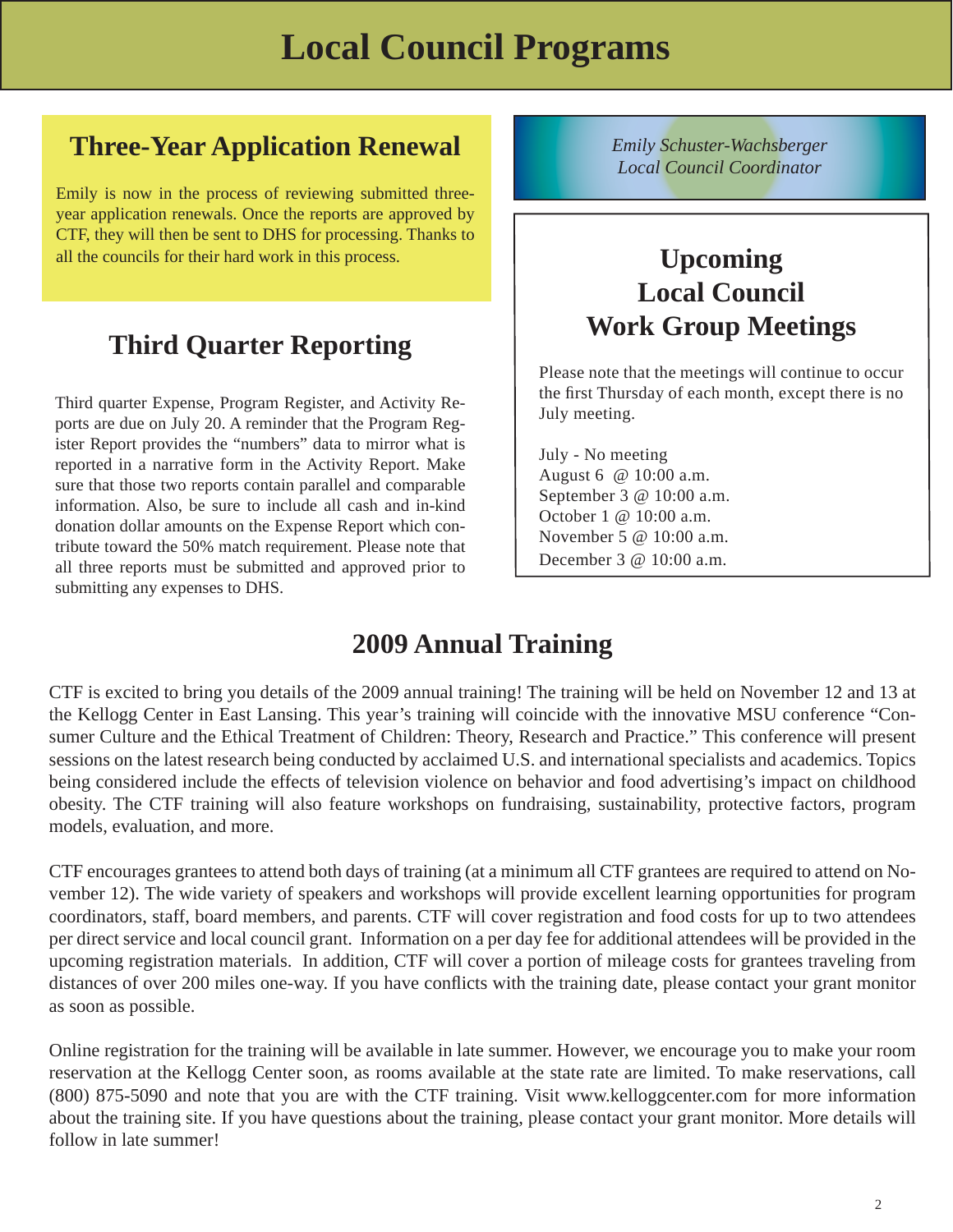*Ongoing thanks and appreciation for your commitment to Michigan's communities! Sylvia Brown Jones, Direct Services Coordinator*

### **New Direct Services Grants**

Thank you to all of the community partners that submitted an application for a direct services grant from the Children's Trust Fund (CTF). As always, most of the proposals were exceptional, making the review and scoring done by our external raters very competitive. We regret that funds are not available to fund all of the prevention programs that requested support from CTF.

There is always an appeal process available for applicants who were not funded. If you decide on this course of action, please refer to the procedure enclosed in your denial letter, and submit your appeal within fourteen (14) days of the date on the letter.

We commend your commitment to the prevention of child abuse and neglect and encourage your continued efforts in supporting children and families. We also encourage you to consider CTF next year for your prevention program needs.

Please join CTF in congratulating the six agencies listed on page 1 that were selected for possible funding based on receiving the highest ratings from the review process.



There was a 98% completion rate on 2nd quarter Direct Service reports in EGrAMS. A special thank you to the administrators of the grants for your diligence.

### **Direct Service Success Stories**

CTF will spotlight one of our grantee's success stories each month. For July, MSU Extension – Leelanau County Family Coordinating Council's Parenting Communities program has the spotlight.

Maggie Sprattmoran, the program's executive director, shares:

"Parenting Communities is founded on the bedrock of the Five Protective Factors:

- 1) social connections
- 2) concrete supports in times of need
- 3) knowledge of child development and parenting
- 4) parental resilience

 5) social emotional competence of children These factors help us work toward our vision of a day when all children live in stable, nurturing families, supported by strong and welcoming communities that provide comprehensive, supportive, universal services.

In the winter of 2009, representatives from physical health, behavioral health, K-12 education, law enforcement/ juvenile justice, philanthropy, faith, environmental stewardship, business, child abuse and neglect prevention, parents, and human services gathered to discuss the impact of early childhood services on each of the sectors.

The global statement was that the successes in outcomes in our community—successes such as 66% reduction in out of home placements, 50% reduction in juvenile crime, 33% reduction in teen pregnancy—seem to be grounded in the amazing early childhood infrastructure in place. The final analysis is that our community depends on strong early childhood services and we must build a sustainable structure to support such endeavors."

> Direct Service Program Parenting Communities program, MSU Extension-Leelanau County Family Coordinating Council

*Picture courtesy of Maggie Sprattmoran*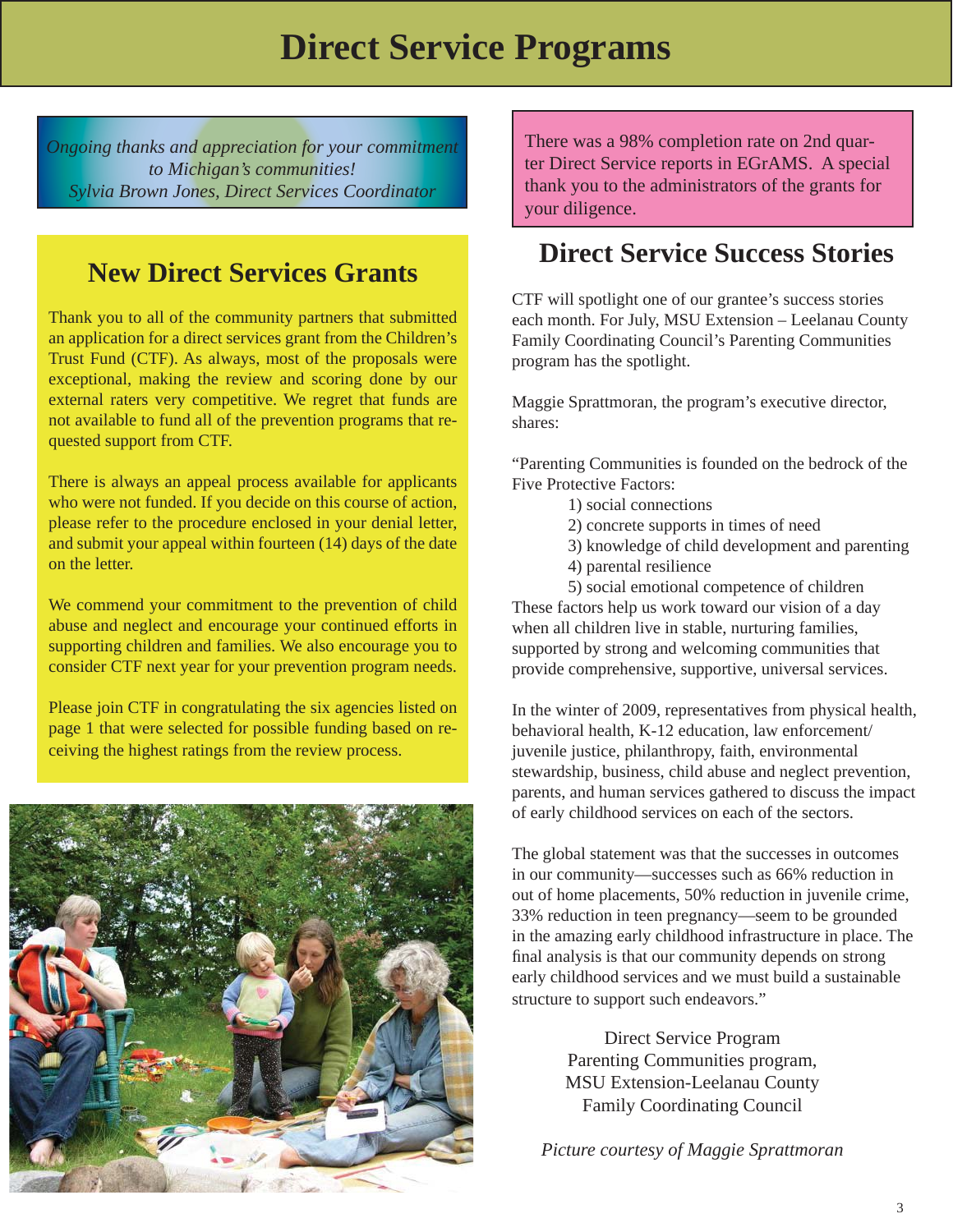## **Fund Development**

## **CTF Spring Event – June 12, 2009**

The Children's Trust Fund and our Board would like to thank our gracious hosts, Paul Hodges and Ron & Heather Boji, sponsors and guests for your generous contribution to our Spring Event on June 12, 2009. It is because of caring individuals like you, that the Children's Trust Fund continues to have the ability to do the very important work of child abuse prevention.

The Spring Event was a huge success, achieving net proceeds of \$24,000 for child abuse prevention programming, and hosting approximately 200 guests in the beautiful home of Paul Hodges in Orchard Lake. The stars were all aligned and the evening was perfect in every way, including the event program featuring guest speaker Mitch Albom.

As we stop to reflect on all that we are grateful for, we count among our blessings that the Children's Trust Fund is an organization that so many care about and so generously give their time and energy to. You truly make a difference in the life of a child!

**Event Hosts**

Ron Boji Paul Hodges

**Gold Sponsors** DTE Energy UFCW Local 951

**Silver Sponsors** Karoub Associates, Inc. Kelley Cawthorne Nancy & Kevin Moody Public Affairs Associates Telecommunications Association of Michigan

**Bronze Sponsors**

Children's Hospital of Michigan - Detroit Medical Center Tony & Sarah Earley HealthPlus of Michigan Ingenix Government Solutions



**Bronze Sponsors**

Dave & Deb MacDonald Dave & Peggy Meador Michigan Council for Maternal & Child **Health** Michigan Health and Hospital Association Michigan Primary Care Association Richard & Gretchen Pagac The Paterson Group Senator Richard Richardville Paul Shaheen

 From Left to Right: State Treasurer Robert Kleine Interim Director Paul Shaheen Board Chair Nancy Moody Guest Speaker Mitch Albom <sup>4</sup>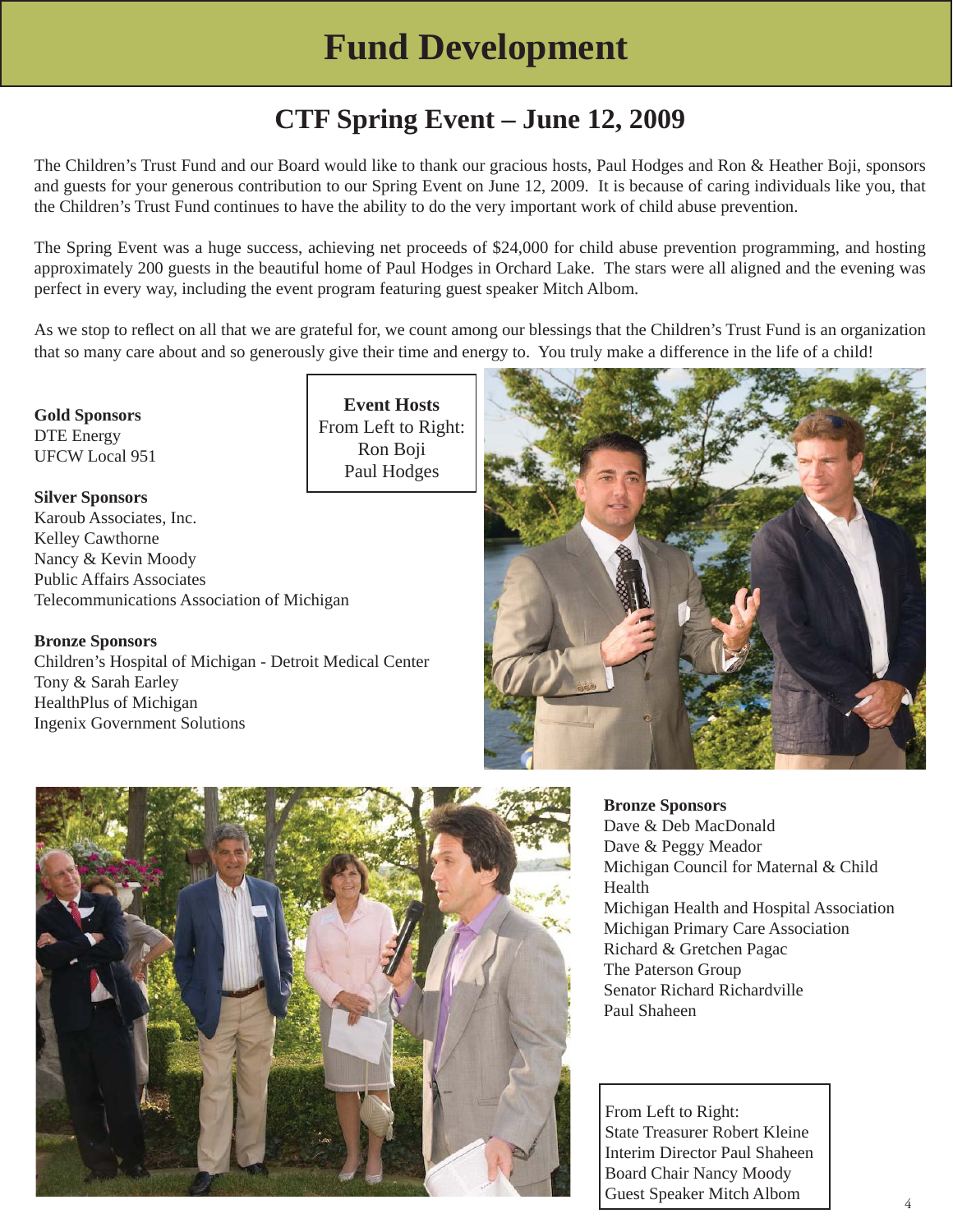### **Amp Up Awareness**

The Children's Trust Fund was fortunate to have been selected as the benefactor of a Charity Concert on Wednesday, June 24, at Dublin Square in East Lansing. Through donations at the door and sales throughout the evening, the event netted approximately \$900 and was attended by 300 guests. The Charity Concert was the final project of a group of Michigan State University students in Mr. Bowman's Communications 399 class called "Promoting and Managing Popular Music Groups: The (Real) Business of Rock." The class teaches communication students how to plan an event, and then requires them to organize a charity concert as their final exam.

The Children's Trust Fund would like to extend a huge thank you to the MSU students for their time, energy, and thoughtfulness!

### **Funding Opportunities**

The U.S. Department of Justice will award competitive grants of up to \$150,000 to Weed and Seed Communities to support efforts to fight crime, drugs and gangs. Application deadline is December 1. For more details, see the full funding announcement online at

http://www.ojp.usdoj.gov/ccdo/funding/appl\_kit.html.

CareSource Foundation out of Ohio has a grant opportunity for organizations "that will help significantly move the needle on issues around children's health." The eligible counties are: Alcona, Allegan, Alpena, Antrim, Arenac, Benzie, Berrien, Calhoun, Cass, Charlevoix, Cheboygan, Crawford, Genesee, Gladwin, Grand Traverse, Ionia, Iosco, Kalamazoo, Kalkaska, Kent, Lake, Leelanau, Manistee, Mason, Mecosta, Missaukee, Montmorency, Muskegon, Newaygo, Oceana, Ogemaw, Osceola, Oscoda, Otsego, Ottawa, Presque Isle, Roscommon, Saginaw, St. Joseph, Van Buren. For more information visit their website at www.CareSourceFoundation.com.

### **Name the CTF News Briefs**

CTF is holding a contest to rename its monthly newsletter (AKA News Briefs). Please submit ideas in writing to Alan Stokes at stokesa@michigan.gov by July 31. If your name is selected you will receive a \$150 gift certificate for items from the CTF Kids Store as well as recognition for the idea.

*Patricia Headley Fund Development Coordinator*

### **Signature Event September 30, 2009**

Mark Your Calendars! This year's CTF Signature Event, i.e., Cherish the Children Auction, will be held on September 30, 2009, at the Lansing Center, located in downtown Lansing, beginning at 5:00 p.m. We are currently accepting auction items, soliciting donors (cash & in-kind), and recruiting volunteers. Tickets will be available in early August at \$100 for a fun-filled evening! Please visit our signature event website at www.michigan.gov/ctfsignature for additional information on this year's event.

### **CAP Month & Fundraising Work Groups**

CTF is seeking volunteers for two work groups. One will help with Child Abuse Prevention Month planning and the other will address fundraising efforts and opportunities. Local council and direct service grantees are welcome to participate. Please contact Emily if you are interested in joining either group.

### **Best Practices Work Group**

CTF is forming a Best Practices/Program Standards Work Group. The vision for this group is to help local councils and direct service grantees develop and evolve their evidence-based and evidence-informed practices and programs (EBP/EIP). The group will review and build upon the work of the Standards Work Group that was active in 2006. Other areas to explore will include peer review, outcomes, and measurement tools. Please notify either Emily or Sarah if you are interested in participating in this group.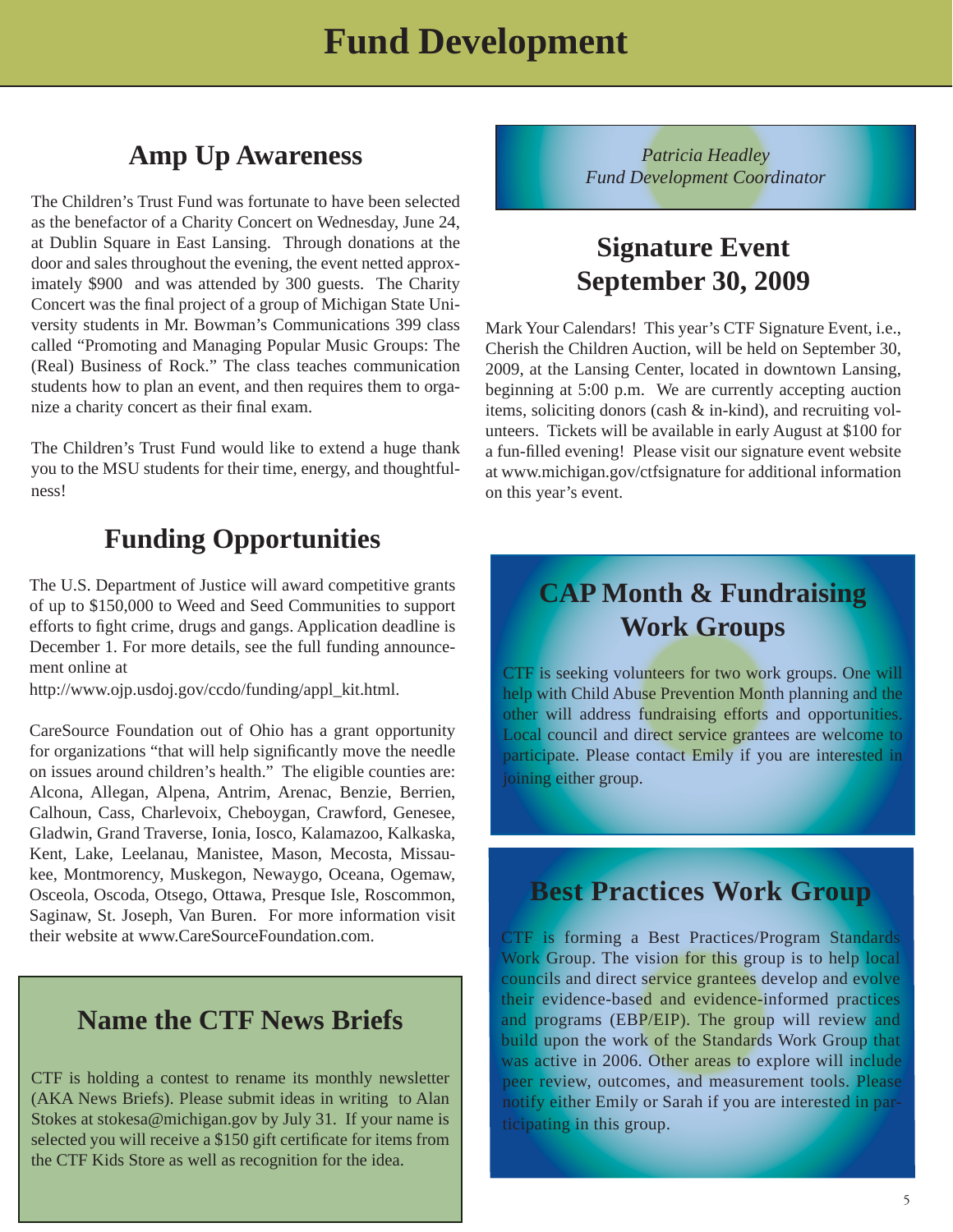## **Key Dates**

**August 14:** The 11th Annual Giving Hope Golf Scramble to benefit Child  $&$  Family Services (CTF's Ingham County Local Council) and their various programs is scheduled for 9:00 a.m. on Friday, August 14, at Walnut Hills Country Club. Teams of four, individual players, sponsors, and volunteers are being sought. For more information call 517-882-4000.

**September 11-12:** "It Takes a Team: Healing the Broken Hearts of Children" will be held on September 11- 12 at Grand Valley State University. Nancy Thomas of Families by Design will be the featured speaker. For more information contact the Adoptive Family Support Network at 616-458-7945 or send an email inquiry to registration@afsn.org.

**September 14:** The Children's Trust Fund Board will meet on September 14 at 1:30 p.m. at the DTE Energy Office, 101 S. Washington Square, Ste. 700, Lansing, MI. The public is welcome to attend. For more information on attending, contact the CTF office at 517-373-4320.

**September 30:** The Children's Trust Fund's 7th Annual "Cherish the Children" Signature Event Auction will be held on the evening of September 30, 2009, at the Lansing Center. For more information on how to get involved, visit the Signature Event section of the CTF website at http://www.michigan.gov/ctfsignature.

**October 8:** Child's Hope and Neiman Marcus are pleased to announce the fifth annual "Hopes & Dreams" - A Girls' Night Out" fall fashion show and dinner, a benefit for child abuse prevention programs in Wayne County. This year's event is scheduled for Thursday, October 8, at the Ford CEC in Dearborn. For more information on this event visit the Child's Hope website at http://www.childshope.org/HopesandDreams.htm.

**October 16:** The Washtenaw Area Council for Children will hold their annual fundraiser "Autumn Delights – A Chocolate and Wine Tasting" on Friday, October 16, at 6:00 p.m. at Lake Forest Golf Club in Ann Arbor. Tickets are \$50 per person. For more information call the office at 734-434-4215 or visit their website at http://www.washtenawchildren.org/events/index.htm.

**October 16:** CARE House, the Child Abuse and Neglect Prevention Council of Oakland County, will hold their signature event "Merry-Go-Round" on October 16, 2009, from 6:00 p.m. to 11:00 p.m. at The Townsend Hotel in Birmingham, Michigan. Tickets are \$150-\$250 per guest and include a black tie gala with an auction, dinner, and dancing. For more information visit their website at http://www.carehouse.org/events.asp or call 248-332-7173.

**October 19-20:** The University of Michigan Medical School will hold its 28th Annual Michigan Statewide Conference on Child Abuse & Neglect on October 19- 20, 2009, at the Inn at St. John's in Plymouth, MI.

**November 12-13:** CTF's Annual Training will be held at the Kellogg Center on the campus of Michigan State University on November 12-13, 2009. All CTF grantees are required to attend. Please see page 2 for details.

**December 14:** The Children's Trust Fund Board will meet at 1:30 p.m. at the DTE Energy Office, 101 S. Washington Square, Ste. 700, Lansing, MI. The public is welcome to attend. For more information call 517- 373-4320.

**May 17-19, 2010:** The next Prevent Child Abuse America National Conference will be held May 17-19, 2010, in Jacksonville, Florida. For more information visit the PCA website at www.preventchildabuse.org/2010NC/.

### **CTF Offi ce Closure Days**

**July 3 - Independence Day Holiday July 6 - Staff Furlough July 24 - Staff Furlough August 7 - Staff Furlough August 21 - Staff Furlough September 4 - Staff Furlough September 7 - Labor Day Holiday November 11 - Veterans Day Holiday November 26-27 - Thanksgiving Holiday**

*Please let Alan Stokes (stokesa@michigan.gov) know if you have key dates that you would like shared with others through the CTF News Briefs.*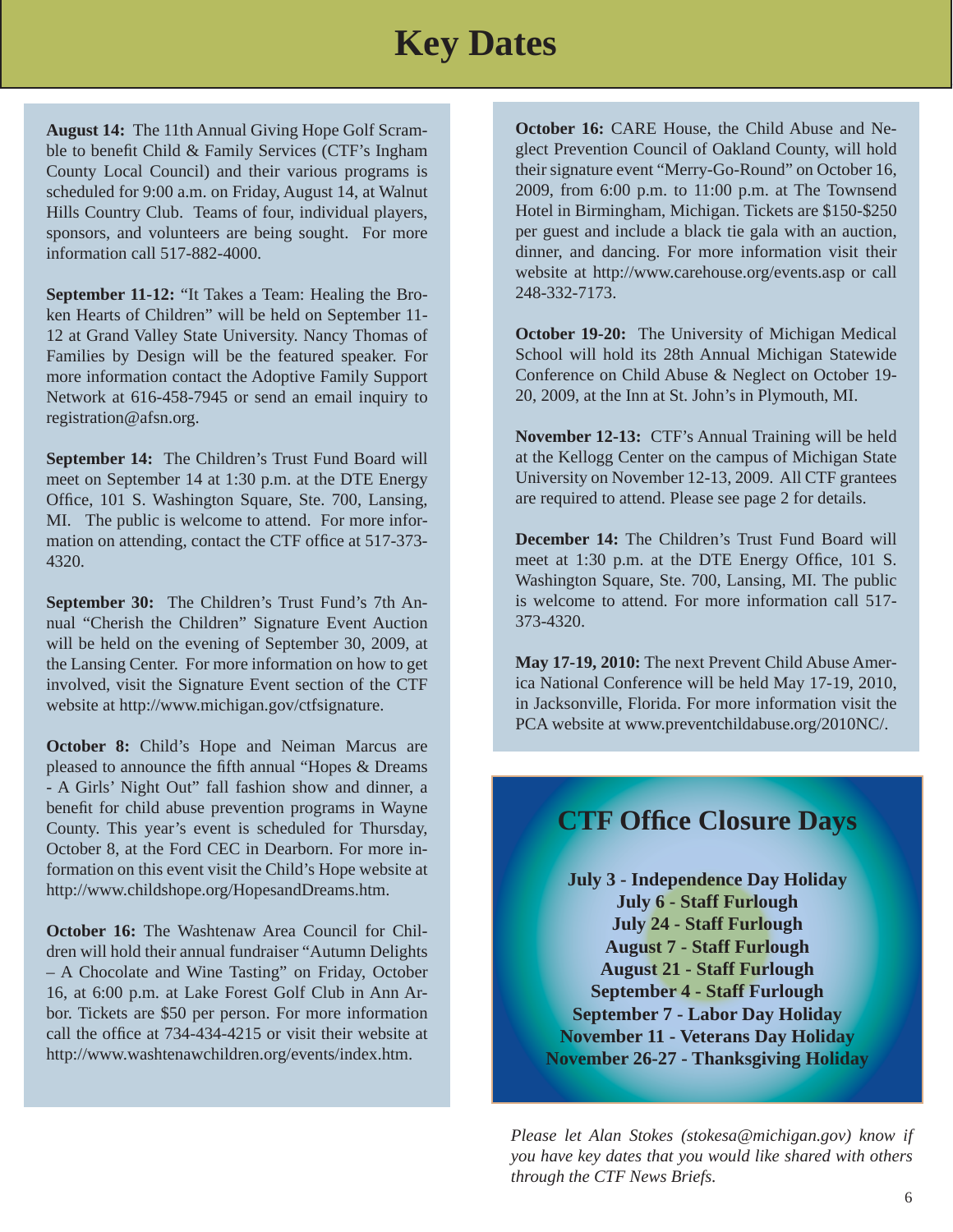## **Children's Central**

#### **News on the Ethical Treatment of Children from MSU-APRR Children's Central http://www.childrenscentral.msu.edu**



**Announcement of MSU-CTF partnership featured in the MSU College of Communication Arts & Sciences magazine**  *Communicator*: The partnership between MSU and CTF is featured in the upcoming issue of *Communicator* alumni magazine, which is distributed to 40,000 College of Communication Arts & Sciences alumni, donors, and faculty/staff. The article, written by Tom Oswald, details the unique research, education, and outreach relationship being developed between MSU and CTF. It also provides an overview of the work being done at MSU, including the work by 40 MSU students at CTF local councils and other nonprofit organizations across Michigan.

#### **Ingham County Sheriff Gene Wrigglesworth talks child abuse prevention and health care reform**

From *Lansing State Journal* (6/19/09): Ingham County Sheriff Gene Wrigglesworth says national health care reform and preventing child abuse are intertwined. "The ongoing effort to reform our nation's health care can help law enforcement keep our communities safe if we focus on improving care for at-risk kids. Preventing child abuse and neglect not only ensures that kids get a healthy start to life; it also helps keep our communities safe. Child abuse and neglect has a dramatic effect on a child's life; we also know that experiencing abuse or neglect during childhood increases the odds that a person will commit crimes in adulthood or abuse their own kids," said Wrigglesworth.

Sherriff Wrigglesworth cites programs such as home visits as "tools at our disposal that not only reduce child abuse, but also improve health outcomes for mothers and their kids." One study found that mothers who received visits from nurses were half as likely to abuse or neglect their children compared to similar families not in the program. Bottom line: "We face many major challenges in promoting a more affordable and effective health care system, but focusing on these strategies that also prevent crime will contain costs, save lives and make our communities safer in the future," said Wrigglesworth.

http://www.lansingstatejournal.com/article/20090619/OPINION02/906190310/1087/OPINION02

#### **How a law fi rm in the Miami area raised \$22,000 toward the prevention of child abuse**

From *The Miami Herald* (6/20/09): A local law firm brought together law partners and other professionals for the annual Lawyers Strike Against Child Abuse Bowling Tournament. "The tournament is put on by the Family Resource Center (FRC) of South Florida as a fundraiser to help them in their mission to strengthen families and preventing child abuse and neglect." According to FRC, there were 240 bowlers in teams of four. Between the bowling, raffle tickets and silent auction, the FRC raised more than \$22,000. A local child abuse prevention program can do two things toget stated in making an event like this happen. First, find a local law firm willing to organize the local bar to take up the game, and then find a bowling alley. http://www.miamiherald.com/news/miami-dade/east-kendall/story/1106086.html

#### **Los Angeles County supervisors propose a data-sharing system to curb child abuse**

From the *Los Angeles Times* (6/27/09): Los Angeles County supervisors are considering an inter-linked computer system that "would expand child abuse investigators' ability to access records showing a family's criminal, educational and medical histories, including critical clues about dangers faced by children." The proposal came just two weeks after the *Los Angeles Times* released an article on how communication breakdowns among various agencies played a key role in deaths investigated by California child welfare officials.

"The story depicted several cases dating as far back as 1991 in which agencies failed to talk to one another about clear warning signs such as domestic violence, criminal convictions, mental illness and parents who themselves were abused as children."

"Protecting kids from harm and neglect must be our top priority," Los Angeles County Supervisor Zev Yaroslavsky said, "and our ability to do that absolutely depends on full participation by all our departments to ensure that decision-makers can always access the most accurate information available."

http://www.latimes.com/news/local/la-me-child-death27-2009jun27,0,4140306.story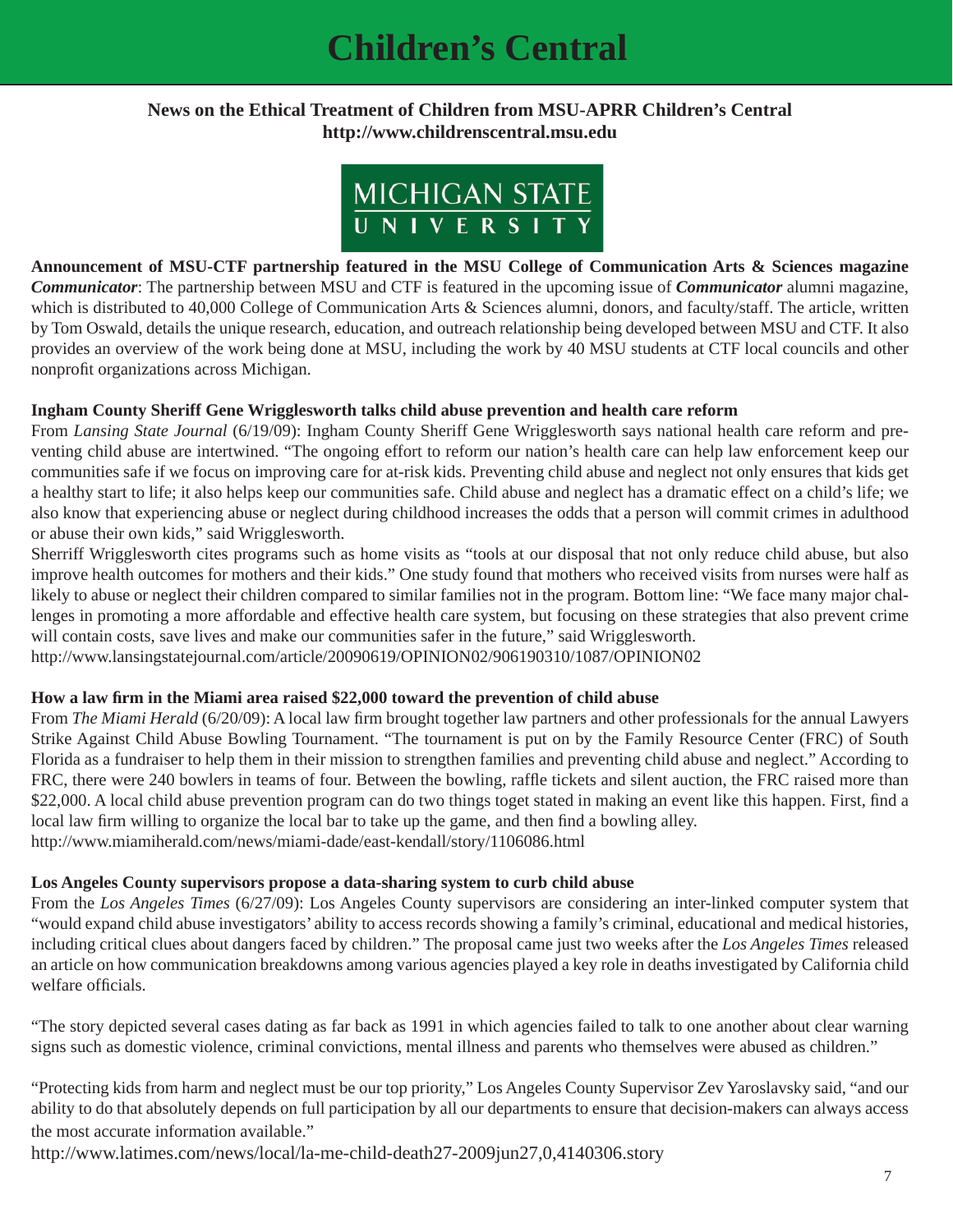### **Protective Factors Survey Webinar**

CTF will offer a webinar training on the use of the FRIENDS Protective Factors Survey (PFS) in September. The PFS is a pre-post evaluation tool for use with caregivers receiving child maltreatment prevention services. Visit http://www.friendsnrc.org/outcome/pfs.htm for information on the survey. Details about the training date will follow in the August *News Briefs*.

### **HHS Releases Study of National Child Abuse Registry**

The Department of Health and Human Services (HHS) has released a congressionally mandated study reviewing the feasibility of a national child abuse registry. The study and the directive to create a national child abuse registry were included in the 2006 Adam Walsh Child Protection and Safety Act (P.L 109-248) which dealt with a number of issues involving child sex offenders. The Interim Report to Congress on the Feasibility of a National Registry will be available online soon.

### **Now Available: User Manual on Child Abuse and Neglect**

The Role of Professional Child Care Providers in Preventing and Responding to Child Abuse and Neglect is the latest release in the Child Abuse and Neglect User Manual Series and is now available for download from the Child Welfare Information Gateway website at www.childwelfare.gov/pubs/usermanuals/childcare.

The manual explores the responsibilities that are essential to child care providers and is part of the third edition of the User Manual Series, developed to reflect increased knowledge and the evolving state of practice. The User Manual Series, from the Office on Child Abuse and Neglect within the Children's Bureau of the Administration for Children and Families, U.S. Department of Health and Human Services, provides a foundation for understanding child maltreatment and the roles and responsibilities of child welfare practitioners in prevention, identification, investigation, assessment, and treatment.

### **Maternal Wellness Tools Now Online**

The HRSA Office of Women's Health and the MCHB Division of Healthy Start and Perinatal Services are pleased to share their new Bright Futures for Women's Health and Wellness (BFWHW), Taking Care of Mom—Nurturing Self as Well as Baby (Maternal Wellness) Tools. This family of tools includes a consumer booklet, a provider pocket guide, and a poster. To access the HTML links, please go to www.hrsa.gov/womenshealth and scroll down to the Bright Futures for Women's Health and Wellness section.

Free print copies of these and other BFWHW tools are available through the HRSA Information Center at 1-888-ASK-HRSA or http://ask.hrsa.gov/.

### **Kids Count Shows New Data on Improvements for Michigan Kids**

The Right Start in Michigan 2009 report, by the Kids Count in Michigan project, finds improvement in six of eight areas with some big reductions in the rates of teen births and mothers who smoke.

"We found some very big improvements,'' said Jane Zehnder-Merrell, Kids Count in Michigan director and a senior research associate at the Michigan League for Human Services. "Michigan has made a lot of progress when it comes to reducing smoking among pregnant women, reducing the rate of teen births and the rate of repeat teen births--those teen mothers who have another child before the age of 20.''

Over the 15-year period, smoking by pregnant women dropped by more than one-third, while teen births and repeat teen births declined by more than a quarter.

Doug Paterson, interim executive director of the Michigan Council for Maternal and Child Health, said he was heartened by improvements noted in the report.

"I think that this shows that when we have the will we find the way--and results will happen. Reducing prenatal smoking and teen pregnancy have both been a focus of public health prevention work for years, and it is paying off,'' he said.

For more information, see the report online at http://www.milhs.org.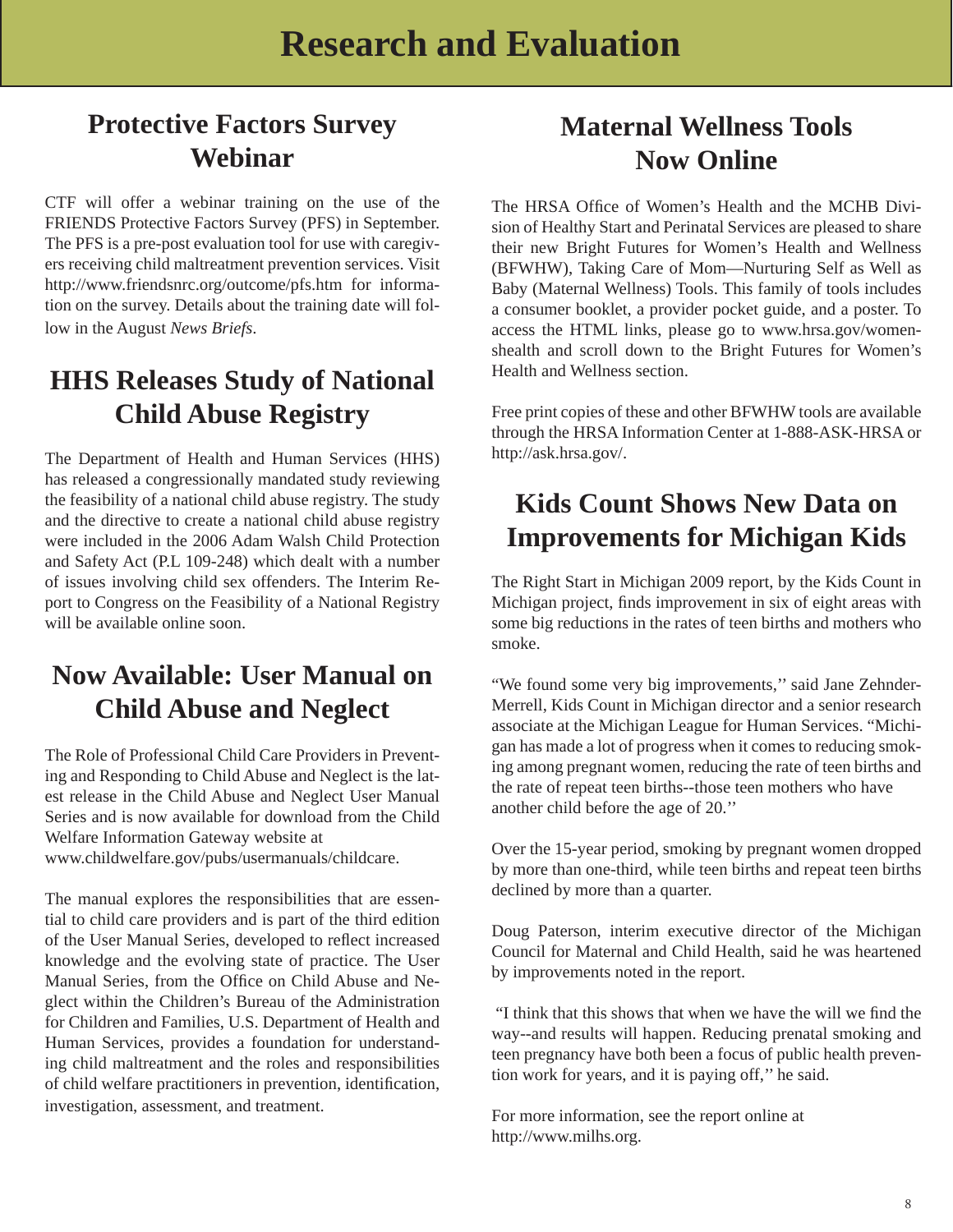# **Social Media**



The Children's Trust Fund is in the early stages of using social media as a community awareness tool. Whenever you interact with any CTF social media, there is limitless potential for your friends and contacts to become engaged with us because of your recommendation. In an effort to help you connect with CTF through social media, we have generated a list of seven areas where you can find us online and join our efforts.

1. **Social Networking:** Become a fan of the CTF business page on Facebook. The link to the page is at http://www.facebook.com/pages/Michigan-Childrens-Trust-Fund/94228660478?ref=ts. CTF had 237 fans as of July 1.

2. **Micro-Blogging:** Follow CTF on Twitter. The link to our Twitter page is http://twitter.com/CTF\_Michigan. CTF had 56 followers as of July 1.

3. **Video Channels:** Visit our YouTube channel to watch videos about the Children's Trust Fund and other related videos that we will be referencing in the future. CTF had 3 subscribers to our channel as of July 1. The direct link to our YouTube channel is http://www.youtube.com/MichiganCTF.

4. **Social Bookmarking:** If you are on any social bookmarking cites such as StumbleUpon http://www.stumbleupon.com/ or Delicious http://delicious.com/, please recommend the CTF website www.michigan.gov/ctf as well as others in our national and local network. This will indirectly increase our web presence.

5. **Social News:** If you are on any of the social news sites such as Digg www.digg.com, please recommend CTF news stories as well as those from our national and local network.

6. **Prevent Child Abuse America:** For information on how you can interact with social media at Prevent Child Abuse America's national office, please check out their blog on 10 Ways to Engage with Prevent Child Abuse America through Social Media at http://preventchildabuseamerica.blogspot.com/2009/05/10-ways-to-engage-with-prevent-child.html.

7. **CTF Website:** The above social media programs are the frosting on the cake. The primary Internet tool remains the CTF website at www.michigan.gov/ctf. Any substantial information that is available through these additional social media channels will also be available on our website. You can help promote the website by placing a link in the signature line of your outgoing email or by placing a link on your website.



We expect that in the future our social media marketing will evolve by engaging in new opportunities and expanding the use of the strategies mentioned above. Please bring any questions or recommendations on social media at CTF to Alan Stokes at stokesa@michigan.gov. We are especially interested in knowing any social media projects sponsored by our partners, so we can help with promotion.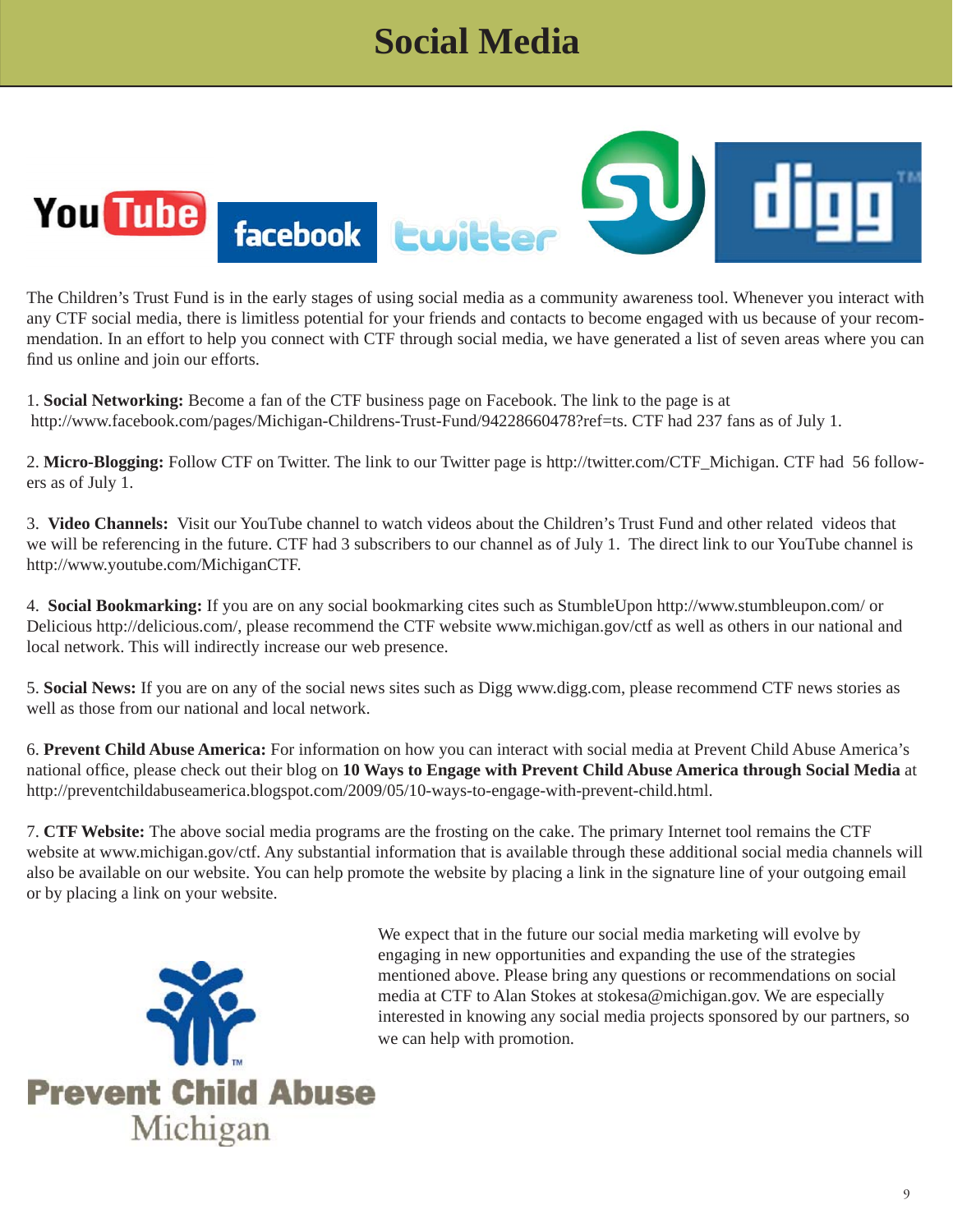## **Circle of Parents**





*Sylvia Brown Jones Circle of Parents Coordinator*

#### **Greetings to Michigan's Circle of Parents network, and THANK YOU for a job well done! Our goal is to continue to build statewide capacity. Collaborative partners are welcome.**

In our joint effort to assist parents in their tough job of parenting, we commit our resources and passion. You are providing invaluable parent leadership services to help strengthen Michigan's families. This page is a prelude to our state's Circle Newsletter that will publish its first issue in October 2009. I encourage Circle of Parents leaders to send in your comments, stories, and input. What parenting issues are surfacing for discussion? Do you have any parents/youth that you would like to spotlight? Current highlights include:

a The Guidance Center announces a new Circle's Divorced Parents Group, which will meet in Southgate every other Tuesday night, from 6:00 p.m. – 7:00 p.m., beginning June 23. Call Susan Maxwell at 734-785- 7705 ext. 7421 for more information. The entire COP site listing can be found at www.michigan.gov/ctf.

a The Circle of Parents Advisory Committee will be reactivated in October 2009.

 $\text{H}$  July 23 from 3:30 p.m. – 5:00 p.m., the FRIENDS National Resource Center will partner with Circle of Parents to offer a teleconference on "Successful Models of Parent Leadership" and "Recruiting and Retaining Parents." Please email your registration to Kristen Rector at Kristen.Rector@pcat.org or fax to 615-383-6089. If you have any questions, contact Kristen at 615-383-0994.

a There will be a two-day statewide facilitator/parent leadership training in Lansing (Holiday Inn West) for new facilitators and parent leaders in September 2009. The training will accommodate a maximum of 24 attendees. CTF can pay for mileage and meals. Complete details will be provided in early August.

a The Father Times educational newsletter is a valuable educational resource for fathers and father figures of young children. It is also appropriate for mothers and other caregivers of young children. To view promotional materials, sample newsletters, and other in-depth information about the Father Times educational newsletter for parents, please visit their website at http://www.ag.ndsu.edu/family/fathertimes.htm.

#### *Brenda's Inspirational Corner*

Brenda Jenkins, Oakland County's Circle of Parents facilitator, gave permission to share her current health challenge with Circles. Thank you for the following inspirational messages. All are welcome. I know Brenda will enjoy reading these. Jeannie Drummond and Minister Lesha Williams will be substituting for Brenda during her absence.

#### *Lansing School District – Parent Resource Center*

A Wish and a Prayer: "May today there be peace within. May you trust that you are exactly where you are meant to be. May you not forget the infinite possibilities that are born of faith in yourself and others. May you use the gifts that you have received, and pass on the love that has been given to you. May you be content with yourself just the way you are. Let this knowledge settle into your bones, and allow your soul the freedom to sing, dance, praise and love. It is there for each and every one of us."

#### *The Guidance Center Quote*

Feed your faith and your fears will starve to death. ~Author Unknown

#### *CTF Quote*

Hope is the thing with feathers That perches in the soul, And sings the tune—without the words, And never stops at all. ~Emily Dickinson